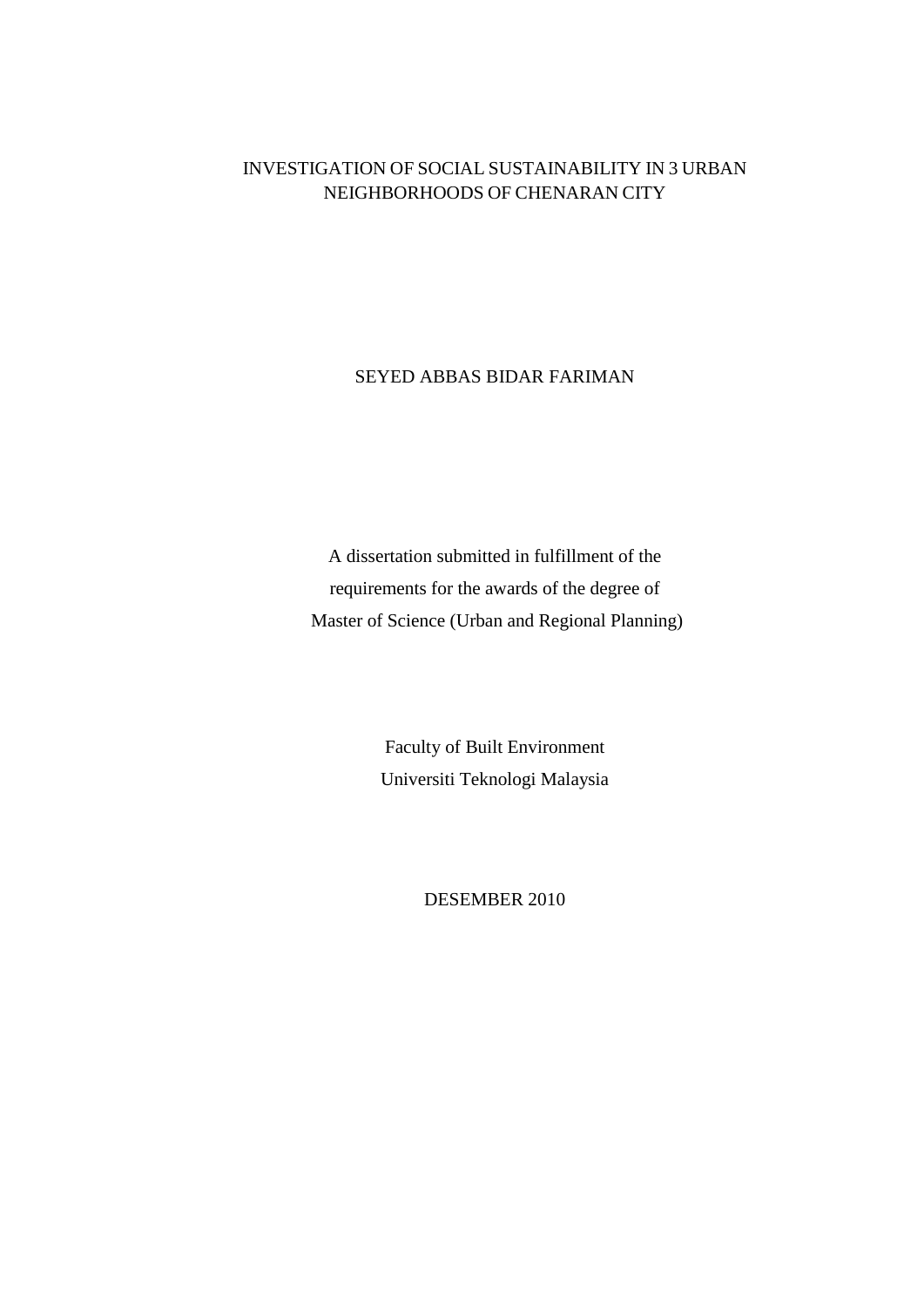I declare that this dissertation entitle "*Investigation of social Sustainability in 3 urban neighborhoods of Chenaran City*" is the result of my own research except as cited in references. The dissertation has not accepted for any degree and is not concurrently in candidature of any degree.

| Signature |                             |
|-----------|-----------------------------|
| Name      | : SEYED ABBAS BIDAR FARIMAN |
| Date      | $: 8$ DECEMBER 2010         |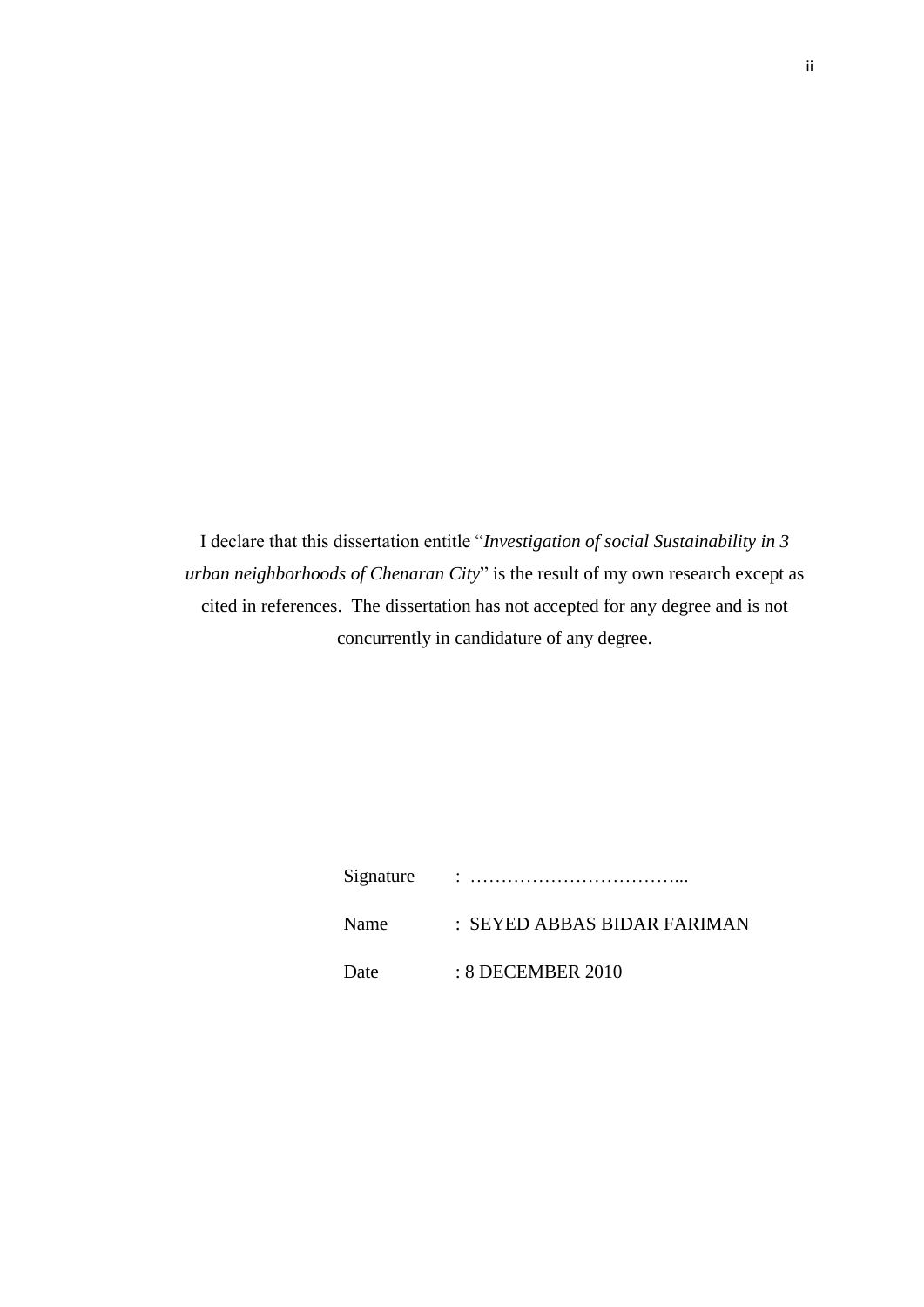## **ACKNOWLEDGEMENT**

Foremost I offer my heartfelt gratitude to my supervisor, Dr. Foziah Johar, who has supported me throughout my thesis with his patience and knowledge. I attribute the level of my Masters degree to her encouragement and excellent advice and without him this thesis, too, would not have been completed or written.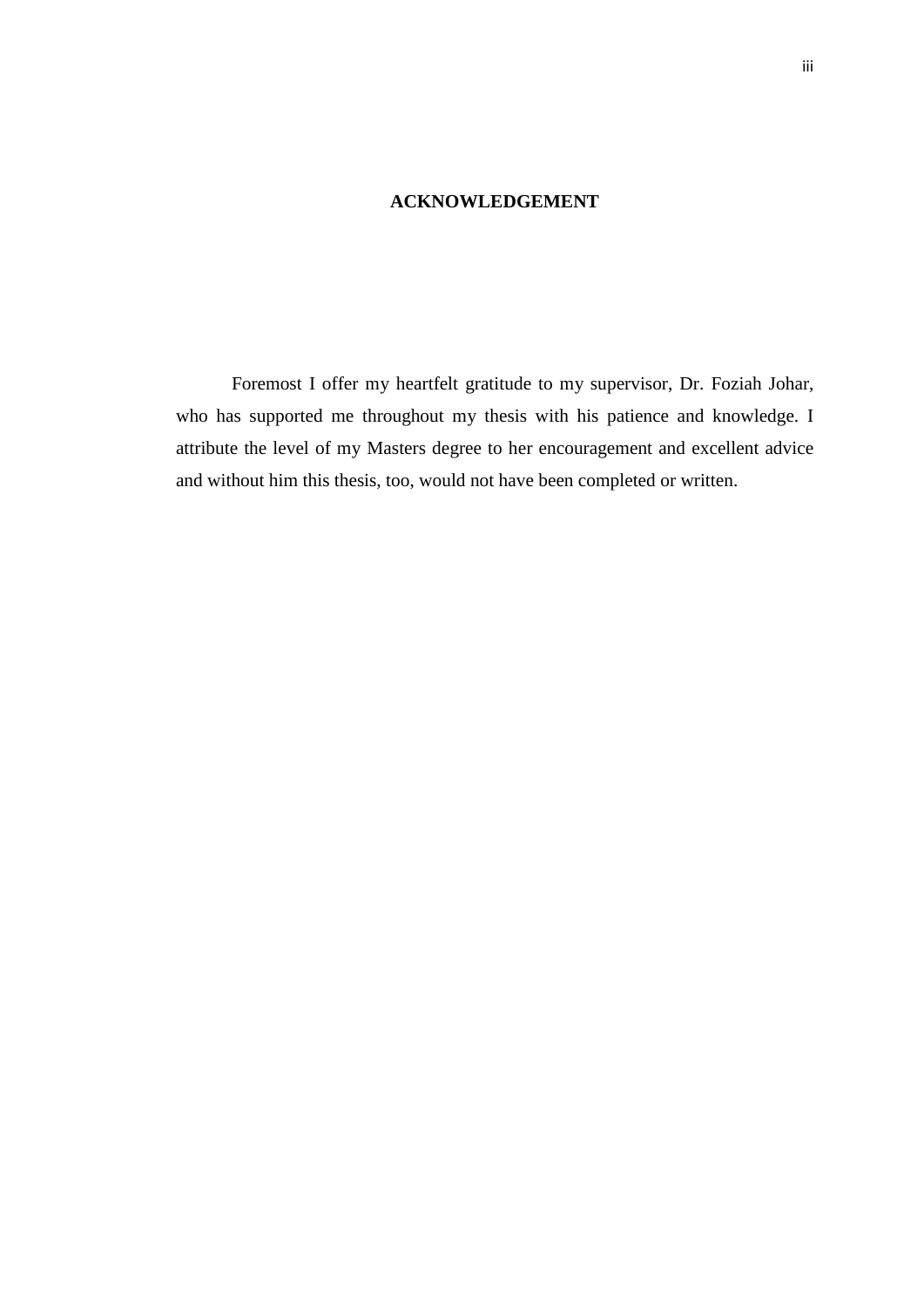## **ABSTRACT**

Social sustainability is one of the significant parts of sustainability and it has a close relation to the quality of life in the different parts of each city. While the level of social sustainability is studied in many urban areas worldwide but it has been less considered in the Iranian cities. The city of Chenaran is selected to investigate the level of development by detail study of its 3 neighborhoods. Thus the overall goal of this study was to evaluate and compare the level of social sustainability at neighborhood level in Chenaran. With that, four objectives were put forward, including the formulation of propositions to support these objectives. The methodology used consisted of the quantitative models such as Morris inequality index, standard deviation were used to assessing the level of social sustainability, analysing disparities and then to prioritize development by selecting of 24 social, socio-economic and socio-environmental variables. The results from integrated indicators indicate that the level of social sustainability was different in 3 neighborhoods of the city. Also the research showed that there was a sharp disparity among the different neighborhoods of the city. The disparity mainly was evident in the environmental and social indicators. The most remarkable fields of inequality in study area are gender inequality, different quality of houses, economical power, and level of literacy, living condition and different level of urban facilities. By analyzing the results it could be concluded that there was a strong need for implementing long and short term planning strategies through taking different action to decrease the social and economic gap among the different neighborhoods of the city.